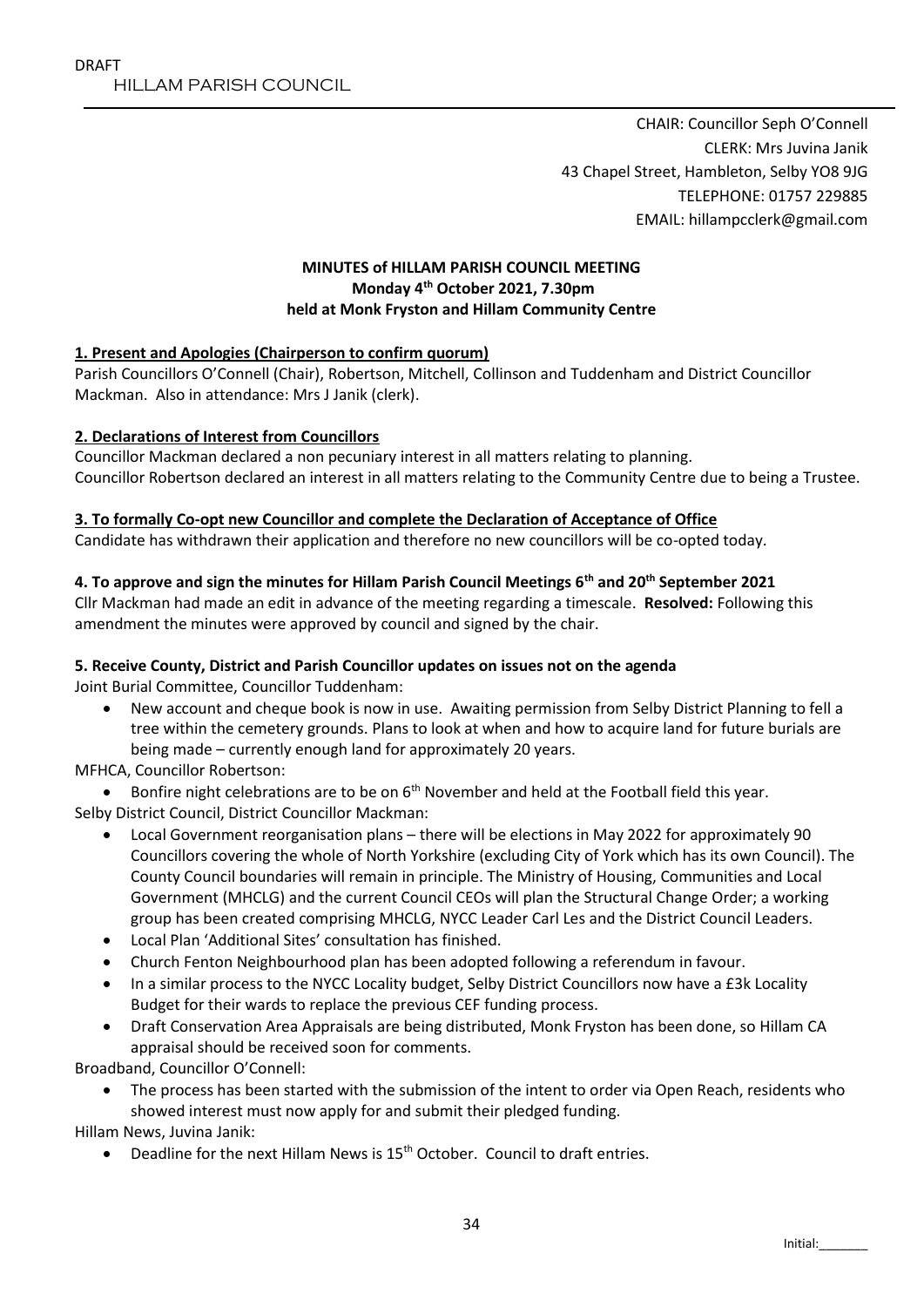#### DRAFT

# **6. To discuss and plan for potential projects and funding opportunities**

**Resolved:** Bearing in mind the opportunities that are currently available the following projects were put forward:

- Streetlight replacement program to get back on track Clerk to investigate costs
- Brickpond woodland area development, tidy up and potential seating areas or 5G mast siting Cllr O'Connell

### **7. To consider supporting the '20s Plenty' campaign to make 20mph the default speed limit for the Parish of Hillam**

**Resolved:** All in favour. Clerk to write letter of support in accordance with the request and email the draft to Chair for approval.

#### **8. Finance:**

a) To approve the financial reconciliation for September 2021

**Resolved:** The reconciliation and statements were compared and the summary was approved by Council.

| <b>COMMUNITY ACC:</b>                                |   |           | NB: £1127.89 is ring-fenced grant for website                                                                                  |   |           |            |  |  |  |  |
|------------------------------------------------------|---|-----------|--------------------------------------------------------------------------------------------------------------------------------|---|-----------|------------|--|--|--|--|
| <b>CASHBOOK OPENING</b><br><b>BALANCE: 25.8.21</b>   | £ | 20,768.66 | and £500 is ring fenced for pump maintenance<br>gifted by Hillam Historians. £7000 OF THE<br>INCREASED ANNUAL PRECEPT TOTAL IS |   |           |            |  |  |  |  |
| <b>SEPTEMBER RECEIPTS</b>                            | £ |           | RINGFENCED TO COVER COSTS ASSOCIATED WITH                                                                                      |   |           |            |  |  |  |  |
| <b>SEPTEMBER PAYMENTS</b>                            | £ | 952.81    | PLANNING CONSULTANTS; ANY UNUSED                                                                                               |   |           |            |  |  |  |  |
| <b>CASHBOOK CLOSING</b><br><b>BALANCE: 24.9.21</b>   | £ | 19,815.85 | <b>BANK STATEMENT</b><br><b>BALANCE: 24.9.21</b>                                                                               | £ | 20.788.66 | CHQ<br>NO. |  |  |  |  |
| Difference between<br><b>Statement and Cashbook:</b> | f | 972.81    | <b>MFHCA</b>                                                                                                                   | £ | 20.00     | 814        |  |  |  |  |
|                                                      |   |           | J.JANIK                                                                                                                        | £ | 240.21    | 816        |  |  |  |  |
|                                                      |   |           | TP JONES & CO                                                                                                                  | £ | 45.90     | 817        |  |  |  |  |
|                                                      |   |           | SG PARKIN LANDSCAPES                                                                                                           | £ | 185.00    | 818        |  |  |  |  |
|                                                      |   |           | <b>NPOWER</b>                                                                                                                  | £ | 481.70    | 819        |  |  |  |  |
|                                                      | £ | 19.815.85 | TOTAL O/S                                                                                                                      | f | 972.81    |            |  |  |  |  |

### b) To approve payments for October 2021

**Resolved:** The written cheques were checked against the invoices received and approved for payment by Council.

|     | Payee                      | <b>Details</b>                    | <b>TOTAL COST</b> |           | <b>VAT: To</b><br>Reclaim |            |
|-----|----------------------------|-----------------------------------|-------------------|-----------|---------------------------|------------|
|     | 820 JUVINA JANIK           | SEPTEMBER SALARY                  | £                 | 240.01    |                           |            |
| 821 | <b>MFHCA</b>               | AUGUST HALL HIRE INV 21045        | £                 | 20.00     |                           |            |
|     | 822 HMRC                   | Q <sub>2</sub> TAX                | £                 | 5.20      |                           |            |
|     | 823 SG PARKIN LANDSCAPES   | GRASS CUT ALL AREAS INV. 2648     | f                 | 185.00    |                           |            |
|     | 824 MFHCA                  | SEPT HALL HIRE INV 21056          | f                 | 20.00     |                           |            |
|     | 825 VERITAS PLANNING LTD   | REP AT PUBLIC INQUIRY INV<br>0017 | f                 | 4,224.00  | f                         | 704.00     |
|     | 826 TP JONES & CO LLP      | PAYROLL ADMIN JULY-SEPT 21        | £                 | 45.90     | f                         | 7.65       |
|     |                            | <b>TOTAL OCTOBER SPEND</b>        | £                 | 4,740.11  | £                         | 711.65     |
|     | TOTAL 2021-22 ANNUAL SPEND |                                   |                   | 16,796.09 |                           | £ 1,545.66 |

c) To update signatories to the accounts and complete bank application forms

**Resolved:** Clerk to continue communication with bank following unsuccessful attempts to contact the mandate change team on the number given by Selby Branch.